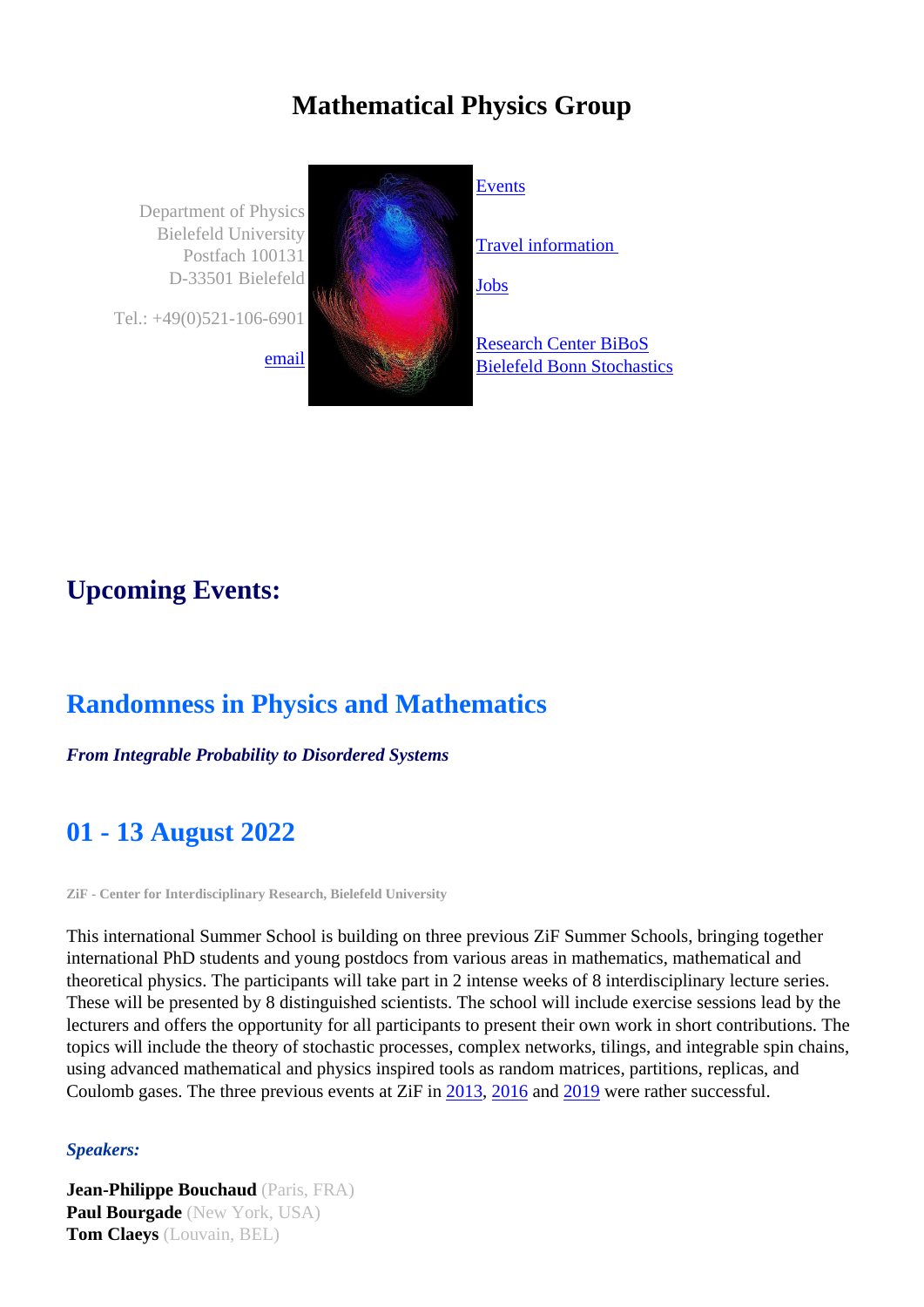**Makoto Katori** (Tokio, JPN) **Myléne Maïda** (Lille, FRA) **Simone Warzel** (München, GER) **Gregory Schehr** (Paris, FRA)

*Convenors:*

**Gernot Akemann**, Bielefeld akemann(at)physik.uni-bielefeld.de **Friedrich Götze**, Bielefeld goetze(at)math.uni-bielefeld.de

[Please](https://www2.physik.uni-bielefeld.de/matphys.html) [cl](https://www2.physik.uni-bielefeld.de/matphys.html)ick [here](https://www2.physik.uni-bielefeld.de/matphys.html) for further detai[ls!](javascript:linkTo_UnCryptMailto()

## Previous Events:



\_\_\_\_\_\_\_\_\_[\\_\\_\\_\\_\\_](https://www2.physik.uni-bielefeld.de/randomness4.html)\_\_\_\_\_\_\_\_\_\_\_\_\_\_\_\_\_\_\_\_\_\_\_\_\_\_\_\_\_\_\_\_\_\_\_\_\_\_\_\_\_\_\_\_\_\_\_\_\_\_\_\_\_

**==>> Online Event <<==**

# **XVII Brunel - Bielefeld Workshop**

## **- Random Matrix Theory and Applications -**

#### **17 - 18 December 2021**

ZiF - Centre for Interdisciplinary Research

**Registration & Weblink Poster**

#### **Organizers:**

*[Ge](http://www2.physik.uni-bielefeld.de/brunel-bielefeld-workshop2021.html)rnot [Akemann](http://www2.physik.uni-bielefeld.de/brunel-bielefeld-workshop2021.html) [\(Bielefeld](http://www2.physik.uni-bielefeld.de/brunel-bielefeld-workshop2021.html) U[niversity](https://www2.physik.uni-bielefeld.de/fileadmin/user_upload/Mat_Phys/Workshops/XVII_Brunel-BI-2021/20210713-Poster.pdf))* - akemann(at)physik.uni-bielefeld.de

*Igor Krasovsky (Imperial College London) -*i.krasovsky(at)imperial.ac.uk

*Dmitry Savin (Brunel University London) -* [dmitry.savin\(at\)brunel.ac.uk](https://www2.physik.uni-bielefeld.de/mathphys.html?&L=1%253FCFID%253D12512587)

*Igor Smolyarenko (Brunel University London) -* [igor.smolyarenko\(at\)brun](https://www2.physik.uni-bielefeld.de/mathphys.html?&L=1%253FCFID%253D12512587)el.ac.uk

\_\_\_\_\_\_\_\_\_\_\_\_\_\_\_\_\_\_\_\_\_\_\_\_\_\_\_\_\_\_\_\_\_\_\_\_\_\_[\\_\\_\\_\\_\\_\\_\\_\\_\\_\\_\\_\\_\\_\\_\\_\\_\\_\\_\\_\\_\\_\\_\\_\\_\\_\\_\\_\\_](https://www2.physik.uni-bielefeld.de/mathphys.html?&L=1%253FCFID%253D12512587)\_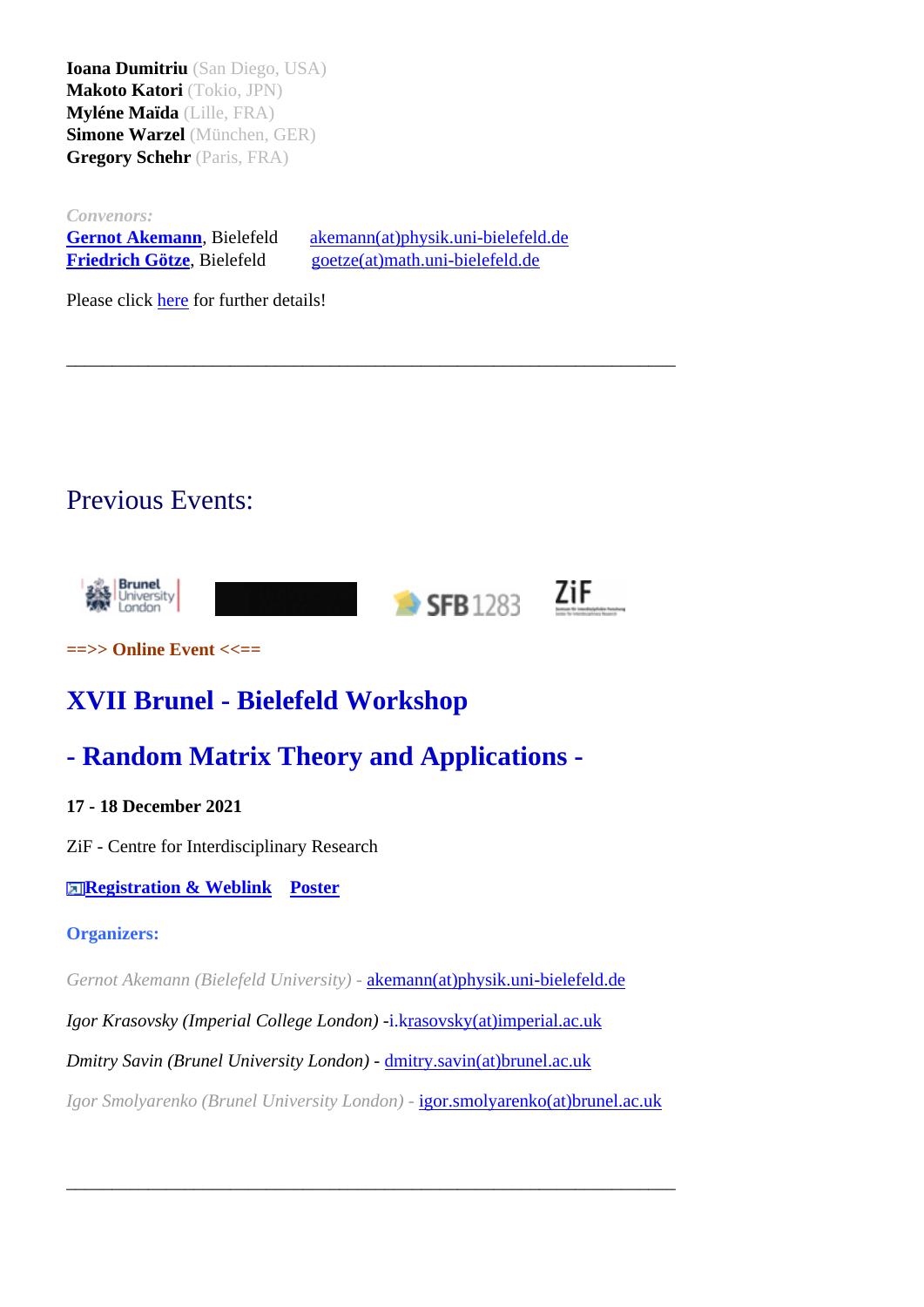

#### XVI Brunei - Bielefeld Workshop **Random Matrix Theory and Applications** 18 - 19 December 2020

**EXECUTE:** EXECUTE: EXECUTE: EXECUTE: EXECUTE: EXECUTE: EXECUTE: EXECUTE: EXECUTE: EXECUTE: EXECUTE: EXECUTE: EXECUTE: EXECUTE: EXECUTE: EXECUTE: EXECUTE: EXECUTE: EXECUTE: EXECUTE: EXECUTE: EXECUTE: EXECUTE: EXECUTE: EXEC

#### **Organizers:**

Gernot Akemann [\(Bielefeld](https://www.brunel.ac.uk/mathematics/research-and-phd-programmes/Random-Matrix-Theory-Workshops/RMT-2020) University) - a[kemann\(at\)](https://www.brunel.ac.uk/mathematics/research-and-phd-programmes/Random-Matrix-Theory-Workshops/Posters/oldposters/poster2020.pdf)physik.uni-bielefeld.de

Igor Krasovsky (Imperial College London) - i.krasovsky(at)imperial.ac.uk

Dmitry Savin (Brunel University London) - [dmitry.savin\(at\)brunel.ac.uk](javascript:linkTo_UnCryptMailto()

Igor Smolyarenko (Brunel University London) - [igor.smolyarenko\(at\)brun](javascript:linkTo_UnCryptMailto()el.ac.uk

### **XIV Brunel-Bielefeld Workshop**

#### **on Random Matrix Theory**

**December 14 - 15, 2018**

**ZiF - Center for Interdisciplinary Research, Bielefeld University**

**organized by G. Akemann (Bielefeld), I. Krasovsky (Imperial College), D. Savin, and I. Smolyarenko (Brunel)**

https://www.brunel.ac.uk/research/News-and-events/Events/XIV-Brunel%E2%80%93Bielefeld-Workshop-on-

#### **Sums & Products of Random Matrices**

**August 27 - 31, 2018**

**ZiF - Center for Interdisciplinary Research, Bielefeld University**

**organized by G. Akemann (Bielefeld), G. Alfano (Torino), F. Götze (Bielefeld) and M. Kieburg (Bielefeld)**

**https://www2.physik.uni-bielefeld.de/SPRM\_2018.html**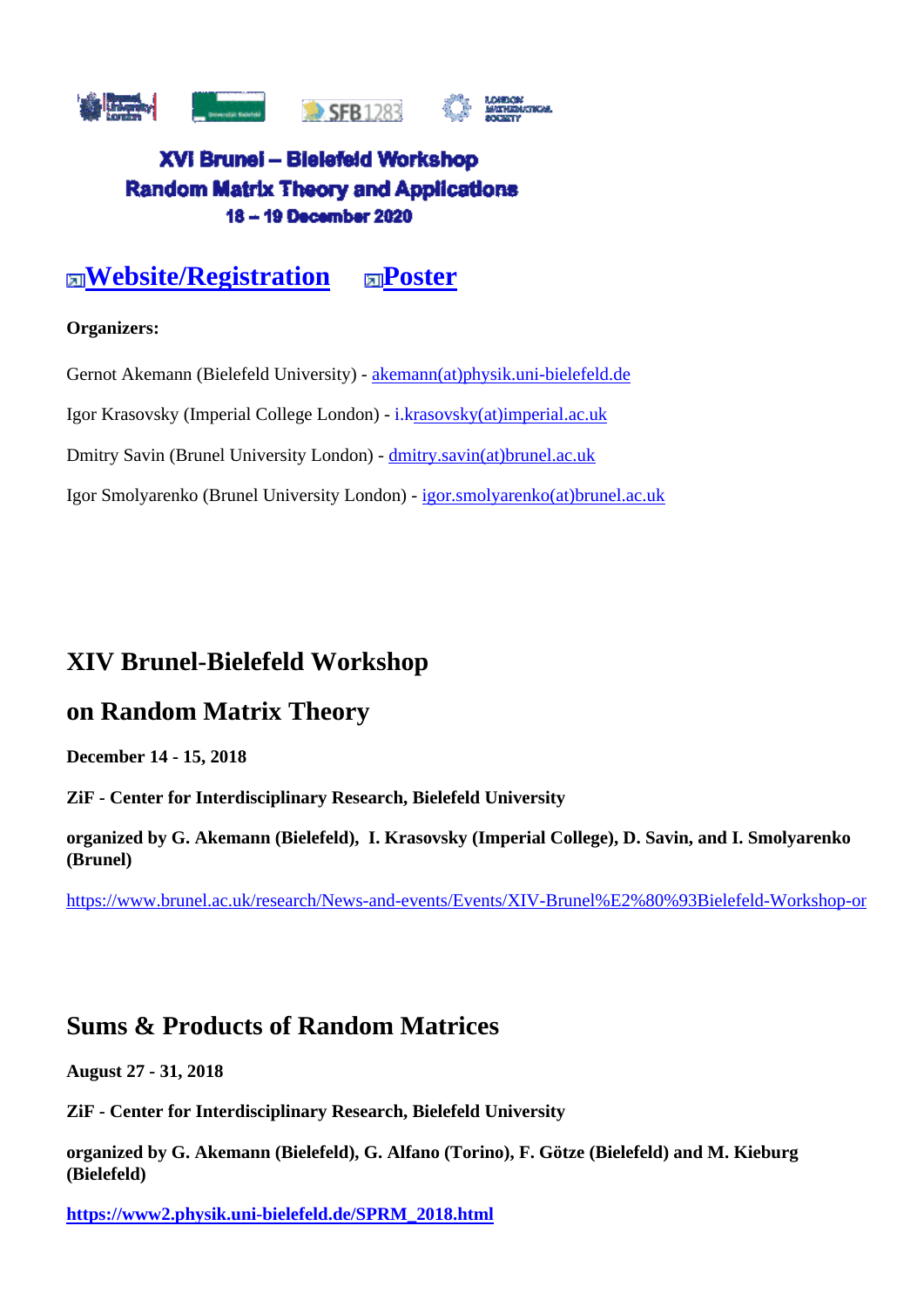## **XIII Brunel-Bielefeld Workshop**

### **on Random Matrix Theory**

**December 14 - 16, 2017**

**ZiF - Center for Interdisciplinary Research, Bielefeld University**

**organized by G. Akemann (Bielefeld), I. Krasovsky (Imperial College), D. Savin, and I. Smolyarenko (Brunel)**

**http://www2.physik.uni-bielefeld.de/brunel-bielefeld-workshop2017.html**

## **XII Brunel-Bielefeld Workshop**

### **on Random Matrix Theory**

**December 09 - 10, 2016**

**Brunel University London**

**organized by G. Akemann (Bielefeld), I. Krasovsky (Imperial College), D. Savin, and I. Smolyarenko (Brunel)**

**http://www.brunel.ac.uk/cedps/mathematics/seminars-and-events/ranwshop16**

## **Second ZiF Summer School**

## **Randomness in Physics and Mathematics**

**From Spin Chains to Number Theory**

**August 8 - 20, 2016**

**ZiF - Center for Interdisciplinary Research, Bielefeld University**

**organized by G. Akemann and F. Götze (Bielefeld)**

http://www2.physik.uni-bielefeld.de/randomness2.html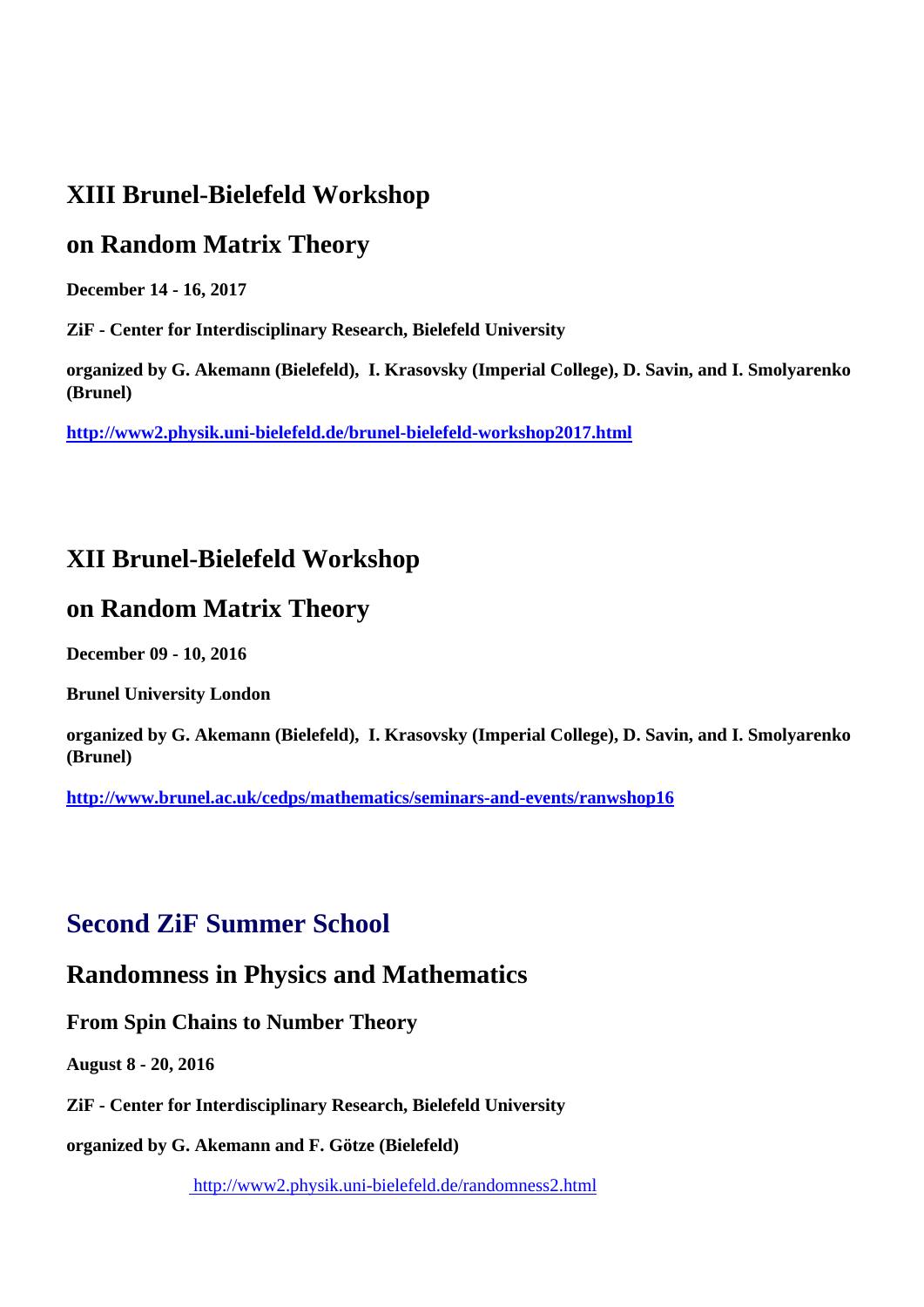## **Workshop on Random Product Matrices**

#### **Random Product Matrices - New Developments & Applications**

**August 22 - 26, 2016**

**ZiF - Center for Interdisciplinary Research, Bielefeld University**

**organized by P.J. Forrester (Melbourne), M. Kieburg (Bielefeld) and R. Speicher (Saarbrücken)**

**Workshop on Random Product Matrices**

## **XI Brunel-Bielefeld Workshop**

### **on Random Matrix Theory**

**December 10 - 12, 2015**

**ZiF - Center for Interdisciplinary Research, Bielefeld University**

**organized by G. Akemann and F. Götze (Bielefeld), I. Krasovsky (Imperial College), D. Savin and I. Smolyarenko (Brunel), O. Zaboronski (Warwick)**

https://www2.physik.uni-bielefeld.de/brunel-bielefeld-workshop20150.html

## **X Brunel-Bielefeld Workshop**

#### **on Random Matrix Theory**

**December 12 - 13, 2014**

**organized by G. Akemann and F. Götze (Bielefeld), I. Krasovsky (Imperial College), D. Savin and I. Smolyarenko (Brunel)**

http://www.brunel.ac.uk/siscm/mathematical-sciences/seminars-and-events/ranwshop14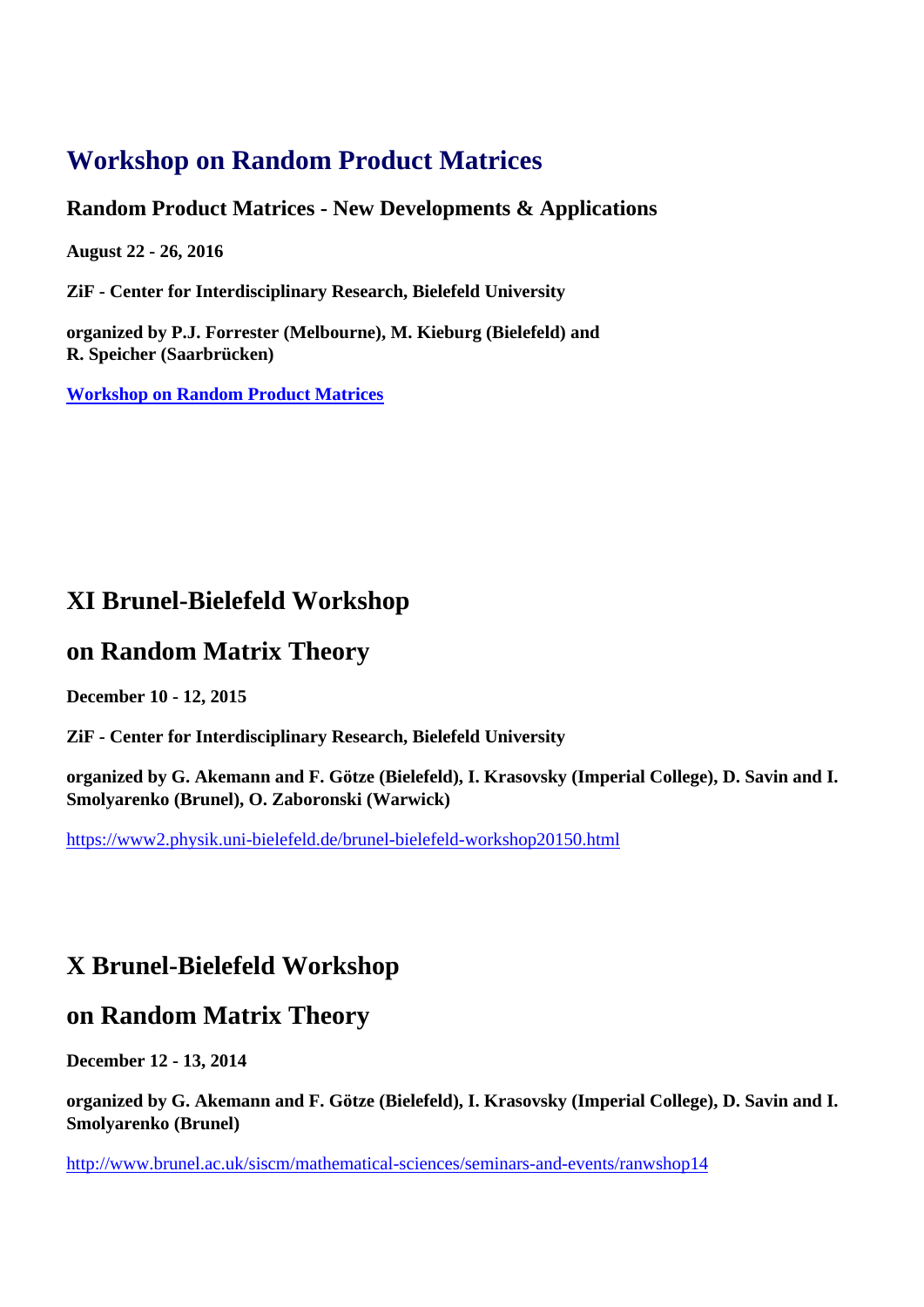### **IX Brunel-Bielefeld Workshop**

### **on Random Matrix Theory**

**December 17 - 19, 2013**

**ZiF - Center for Interdisciplinary Research, Bielefeld University**

**organized by G. Akemann and F. Götze (Bielefeld), I. Krasovsky (Imperial College), D. Savin and I. Smolyarenko (Brunel)**

**http://www2.physik.uni-bielefeld.de/index.php?id=3555**

## **Summer School**

### **Randomness in Physics and Mathematics**

#### **From Quantum Chaos to Free Probability**

**August 5 - 17, 2013**

**ZiF - Center for Interdisciplinary Research, Bielefeld University**

**organized by G. Akemann and F. Götze (Bielefeld)**

http://www2.physik.uni-bielefeld.de/randomness.html

#### **ZiF Workshop**

### **Quantum Theory without Observers III**

#### **April 22 - 26, 2013**

organized by Ph. Blanchard (Bielefeld, D. Dürr (Munich), M-A. Esfeld (Lausanne) G.Ghirardi (Trieste), S. Goldstein (Piscataway) and T. Maudlin (New York)

http://www.math.lmu.de/~bohmmech/bielefeld/

http://www.uni-bielefeld.de/%28en%29/ZIF/AG/2013/04-22-Blanchard.html